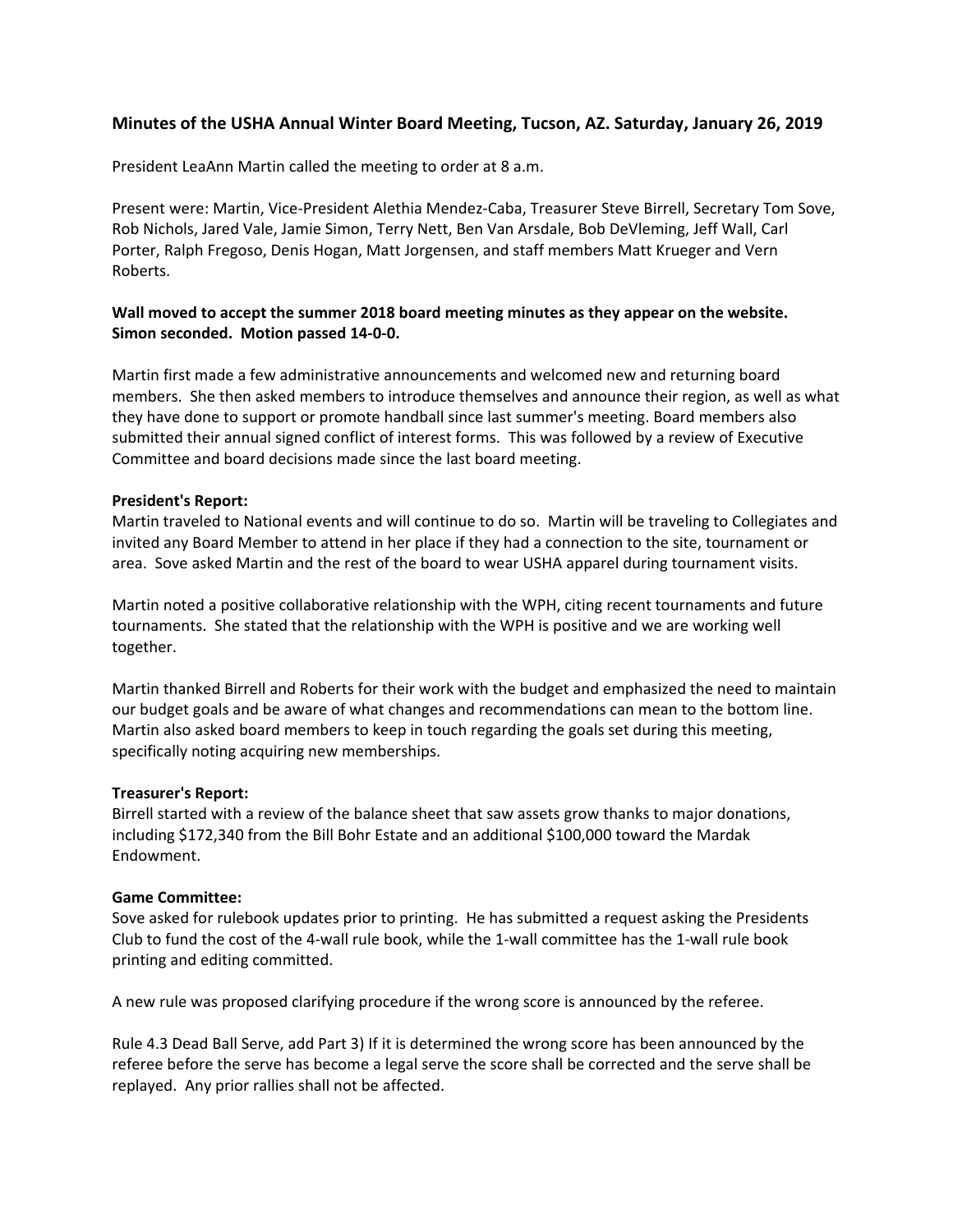## **Mendez‐Caba moved to adopt the amended rule. Nett seconded. After more discussion, the motion passed 13‐2‐0.**

The Game Committee is reevaluating the current referee certification test and evaluation form.

Sove led a discussion on the need to enforce the use of eyewear designed for court sports. The upcoming collegiate players and coaches will be informed with several announcements. Additionally, the board directed enhanced education announcements directed at our members using our current media.

## **Membership/Services:**

This committee is looking for a new chair and Simon volunteered to be considered.

## **Investment/Endowment Committee:**

Wall discussed the performance of the endowment funds as well as other investments. Wall will write an article promoting heritage contributions.

Meeting broke for lunch at 12:15 p.m. and reconvened at 1:10 p.m.

## **One‐Wall Committee:**

Mendez‐Caba provided an update on the One‐Wall Committee Membership: Jay Spooner, Matthew Kudrick and Glenn Hall were added to the current list of Vale, Karen McConney, William Polanco, Raquel Murphy, Nancy Ortiz, and Sove.

There has been a great awareness for the need for one Official One‐Wall Rulebook to unite the various national and world organizations.

The biggest hurdle to bring all the one‐wall groups together has been the use of eye protection. Vale confirmed that the 2019 King of the Courts Tournament will require eye protection and several others are considering the requirement.

McConney is also requiring the St. Alban's Handball Association referees to take the clinic for USHA Level One referees.

Vale and Mendez‐Caba were congratulated on helping build the relationships among the one‐wall constituencies.

### **Collegiate Committee:**

Martin gave this report with input from Chair Mike Wells. The upcoming National Collegiates will be held in Minnesota.

### **Promotion:**

Sove gave a report on the WPH pro stop to be held in conjunction with our Hall of Fame Tournament; then reviewed the confirmed and potential sites for 2019 and 2020 events.

Sove presented the Awards Task Force nominations for USHA Coach of the Year and USHA Volunteer of the Year.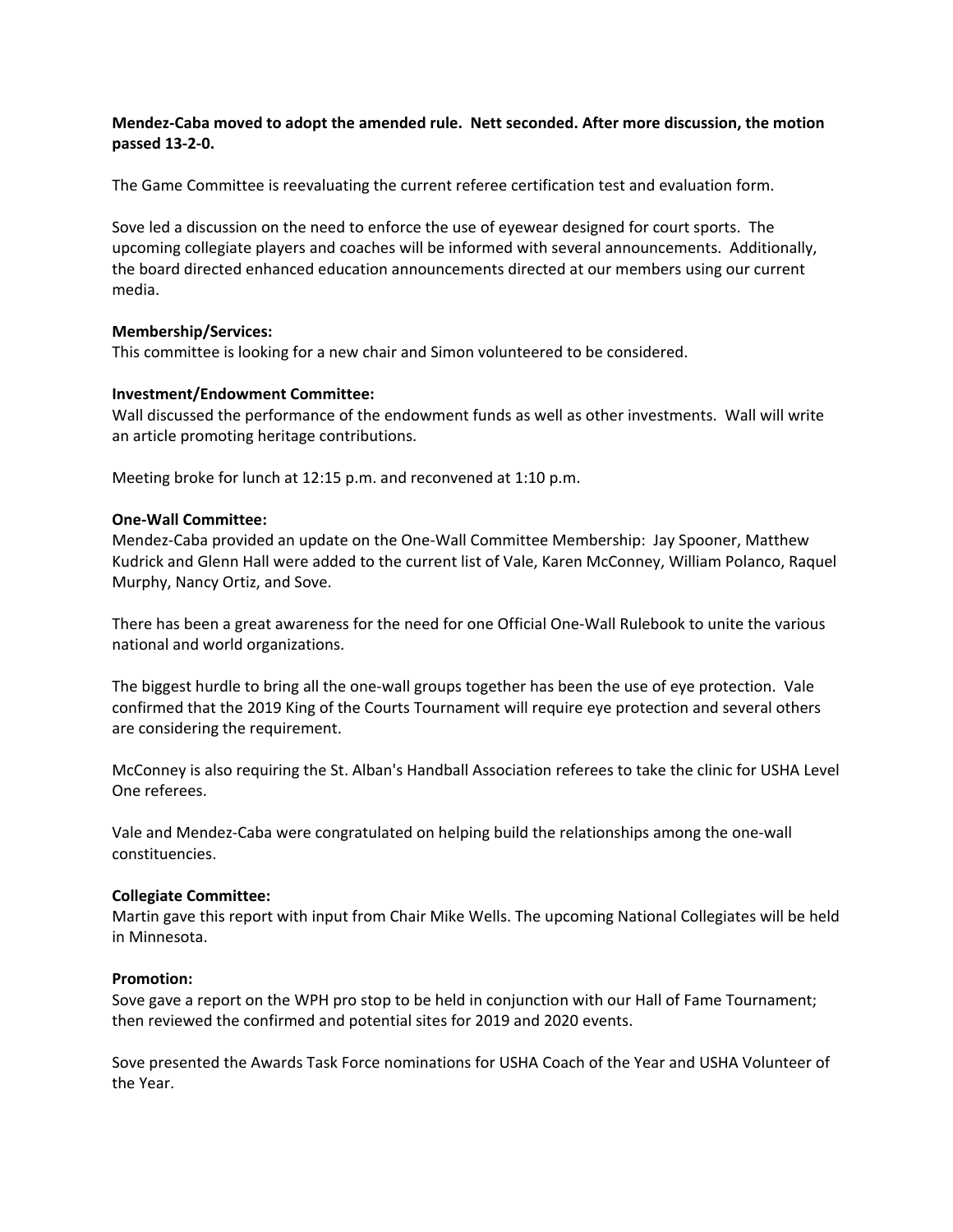# **Martin moved to accept USHA Awards Task Force recommendations. Hogan seconded and the motion passed 15‐0‐0.**

Sove then discussed the need to increase awareness of the Awards process including the nomination process.

The Awards Committee needs new members and a new chair.

## **First Ace:**

Krueger presented the recommended First Ace Grant amounts from the First Ace Committee. **Simon motioned to accept First Ace grant recommendations. DeVleming seconded and the motion passed 15‐0‐0.** 

Wall suggested naming a grant fund in honor of Bill Bohr for his generous gift. **Wall moved to name Discretionary Grants after Bill Bohr. Fregoso seconded and the motion passed 15‐0‐0.** 

## **Planning:**

The Summer Board Meeting will be at Los Caballeros just prior to the upcoming four‐wall Nationals.

Martin discussed her plan to stress the term strategic in the name of the Strategic Planning Committee and is implementing a goal setting and reporting plan for each committee. She will compose it and submit to each chair.

The board was reminded that there was still a budgeted shortfall in operations of \$28,511 and about \$4000 in the promotion budget.

**Nett moved to increase the selling price of balls by \$.50/can. Porter seconded and the motion passed 15‐0‐0.** 

## **Hall of Fame:**

Martin gave a brief report on where the new inductees and where they have chosen to be inducted. Nichols volunteered to serve on the committee.

## **Technology:**

Wall gave a report that some new applications are in the works.

### **Personnel:**

The board reviewed the board and staff evaluations of the executive director that continued to be very positive. After inviting staff to leave, the board considered salary recommendations.

### **The meeting adjourned at 5:15 p.m. for handball, dinner and budget discussion.**

### **Sunday, Jan. 27, 2019**

Martin called meeting to order at 8:30 a.m.